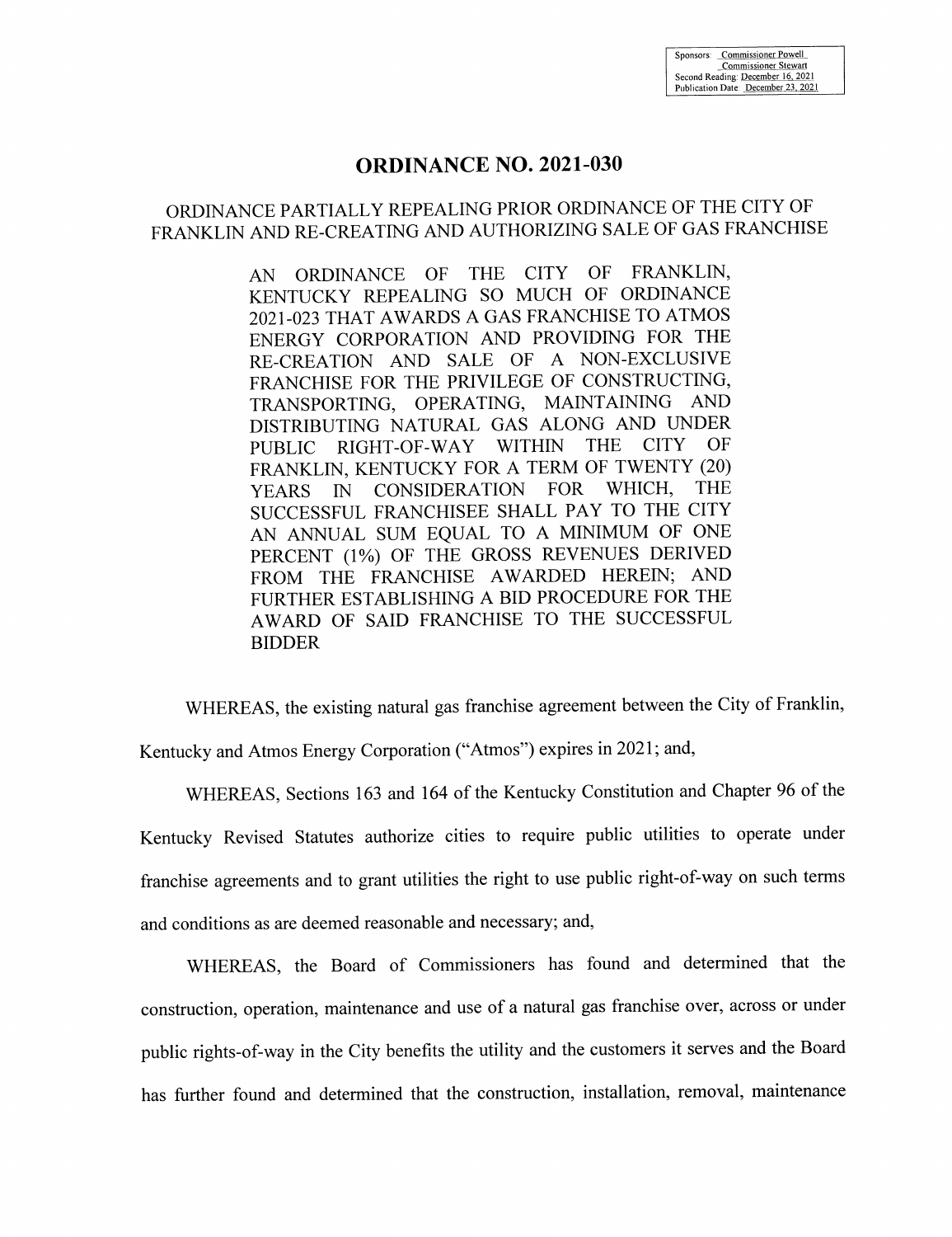and/or repair of utility-owned facilities and other infrastructure does periodic and unavoidable disturbance that gradually results in the degradation of the City's streets and sidewalks for which the City is entitled to reasonable compensation in order to offset and recover the costs of reconstructing, removing, repairing or resurfacing damaged public rights-of-way; and,

WHEREAS, due to a technical deficiency on behalf of Atmos in obtaining an approval from the Public Service Commission, Atmos has advised the City that the bidding process has to be repeated to allow for the proper approvals to be obtained prior to entering into the Franchise Agreement; and,

WHEREAS, Atmos has assured the City that the status quo will be maintained as far as service to the customers, collecting fees, etc., until the technical deficiency has been corrected; and,

WHEREAS, the City has determined that it is in the best interest of its citizens to create and offer for sale a new natural gas franchise in order for Atmos to bid and participate.

NOW, THEREFORE, BE IT ORDAINED by the City of Franklin, Kentucky as follows:

1. The portion of Ordinance No. 2021-023 of the City of Franklin, Kentucky as it relates to awarding a non-exclusive franchise agreement to Atmos Energy Corporation is hereby repealed subject to the terms of this ordinance.

2. The City Manager of the City, or such other person as the City Manager may designate, shall offer for sale, to the highest and best responsive, responsible bidder, a nonexclusive franchise to enter upon, acquire, construct, operate, maintain and repair the public right-of-way of the City, a gas distribution system within the corporate boundaries of the City, subject to the terms and conditions of the Franchise Agreement attached hereto and

 $\overline{2}$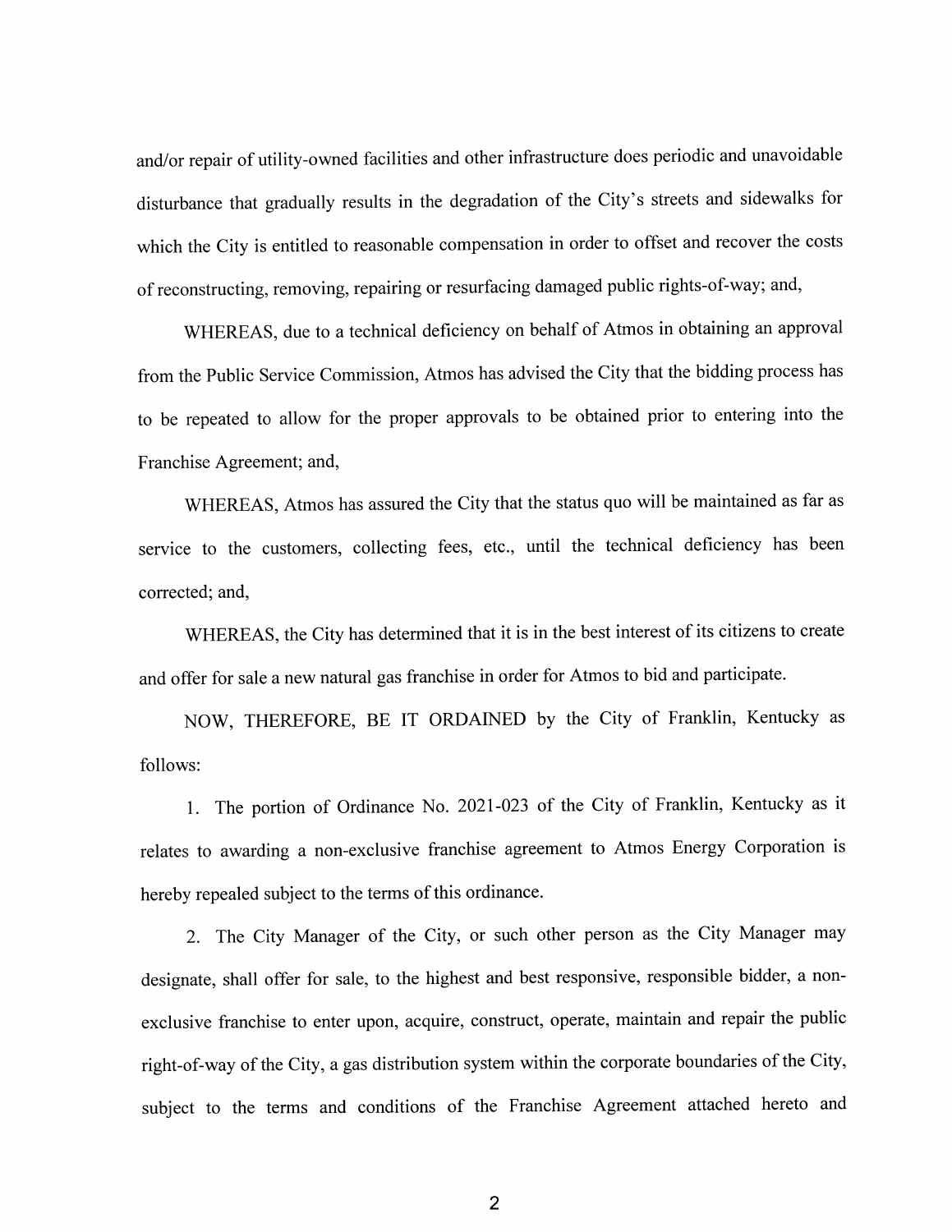incorporated herein by reference. The franchise and the privileges created with the franchise shall be sold to the highest and best responsive, responsible bidder at the time and place fixed by the City Manager or his designee after proper advertising pursuant to the provisions of KRS Chapter 424. All costs for such advertisements and other costs associated with the awarding of this franchise shall be borne by the successful Franchise.

Sealed bid proposals for the purchase and acquisition of the franchise and the  $\overline{3}$ . attendant privileges pursuant to this Ordinance shall be in writing and delivered to the City Manager or his designee on the date and at the time fixed in the advertisements. All bids shall state the bidder's acceptance of the terms and provisions set forth in this Ordinance and the attached Franchise Agreement.

The City Manager or his designee shall present all written bids to the Board of  $\overline{4}$ . Commissioners at its first meeting scheduled after the bid deadline for the City's consideration and approval. The City reserves the right to accept any bid, to reject any and all bids received, to waive any irregularities or informalities in awarding the franchise and to accept what, in its opinion, is the highest and best responsive and responsible bid. In the event all bids are rejected, the City reserves the right to direct by municipal order or ordinance that the franchise created hereunder be offered again for sale until a satisfactory bid is received and approved.

The franchise created by this Ordinance shall become effective when the 5. Franchise Agreement is signed by the successful bidder and the City. The franchise created herein, when awarded, shall constitute a contract between the City and the Franchisee, the terms of which are set out in the Franchise Agreement attached hereto and incorporated herein by reference.

3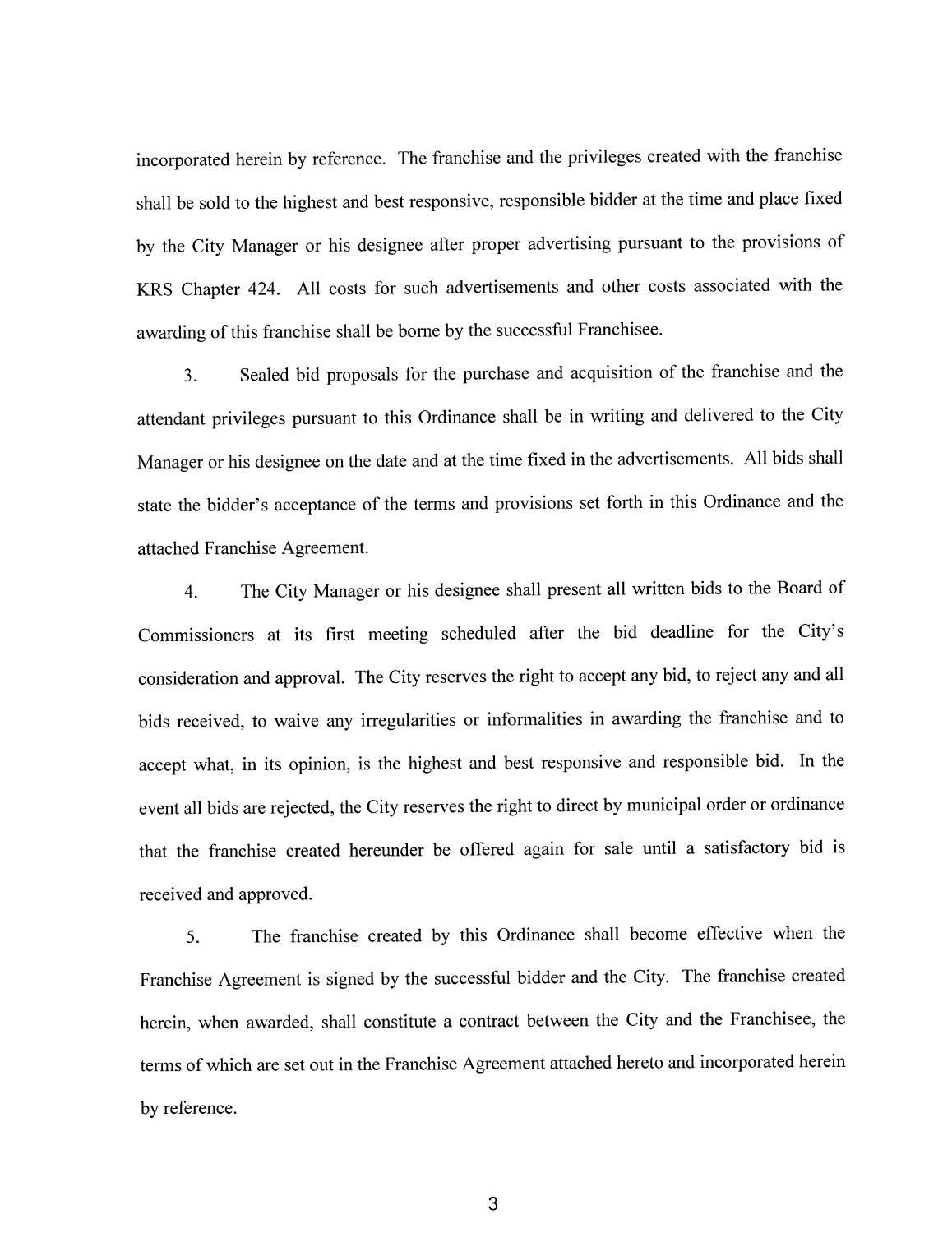6. If any section, subsection, sentence, clause, phrase, or portion of this ordinance is for any reason held invalid or unconstitutional by any Court of competent jurisdiction, such portion shall be deemed a separate, distinct, and independent provision, and such holdings shall not affect the validity of the remaining portions of Ordinance.

All ordinances or parts of ordinances in conflict herewith, are, to the extent of  $7.$ such conflict, hereby repealed.

| December 13, 2021 | FIRST READING  |
|-------------------|----------------|
| December 16, 2021 | SECOND READING |

At a meeting of the City Commission of the City of Franklin, Kentucky, held on December 16, 2021, on motion made by Commissioner Stewart and seconded by Commissioner Powell the foregoing ordinance was adopted, after full discussion, by the following vote:

> HERBERT WILLIAMS YES YES **JAMIE POWELL BROWNIE BENNETT YES** WENDELL STEWART YES LARRY DIXON, MAYOR **YES**

> > **APPROVED BY:**

ny Difon Mayor

**ATTE** 

Cathy Dillard, City Clerk City of Franklin, Kentucky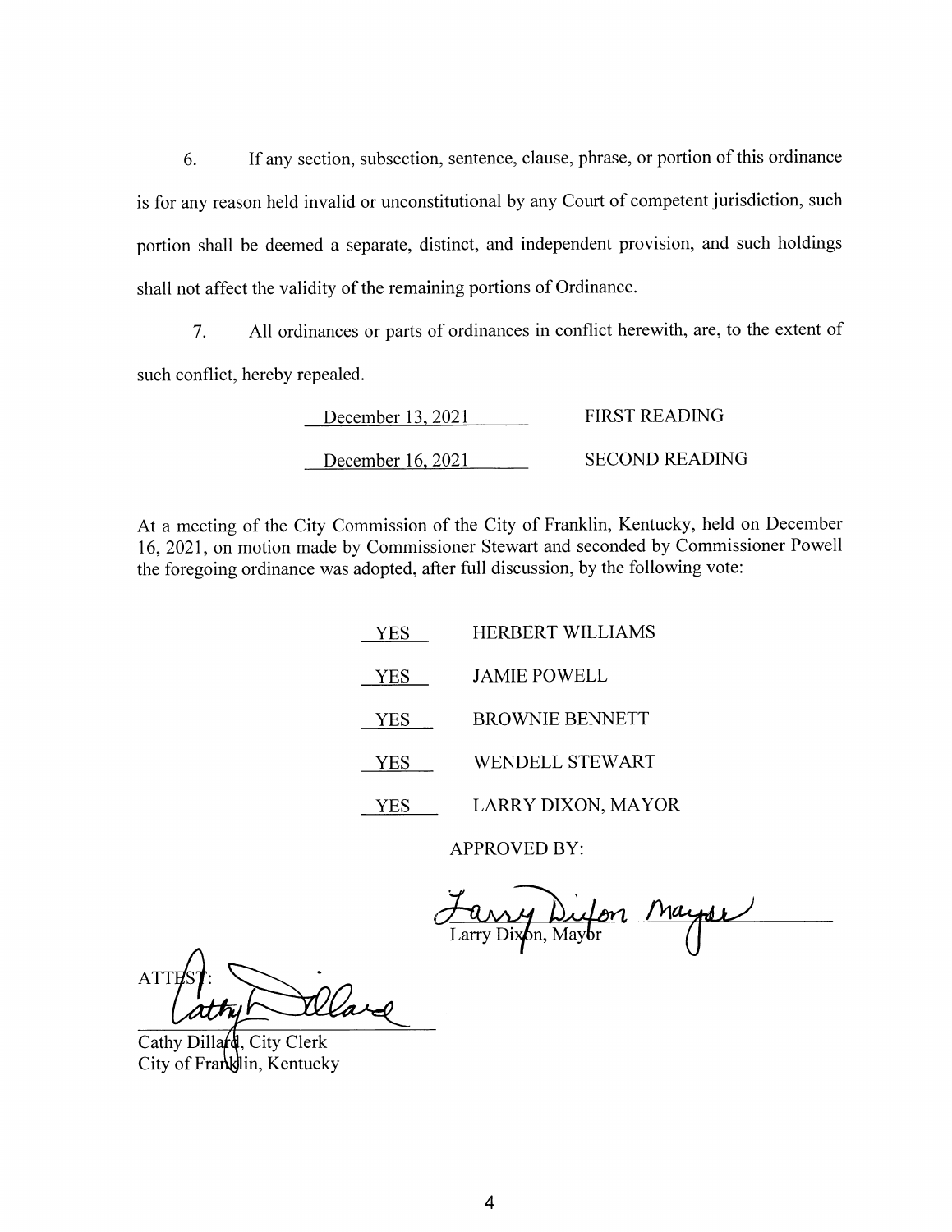#### **GAS FRANCHISE AGREEMENT**

#### THIS GAS FRANCHISE AGREEMENT is made and executed this day of

\_\_\_\_\_\_\_\_\_\_\_\_\_\_, 2022, by and between the City of Franklin, Kentucky (sometimes referred to herein as the "City") and Atmos Energy Corporation (referred to herein as "Franchisee").

#### WITNESSETH:

WHEREAS, the existing natural gas franchise between the City of Franklin, Kentucky, and Franchisee previously expired; and

WHEREAS, the Constitution of the Commonwealth of Kentucky, Sections 163 and 164, and Chapter 96 of the Kentucky Revised Statutes, authorize municipal corporations to require public utilities, including providers of natural gas within their boundaries, to operate under franchise agreements and to grant utilities the right to use public right-of-way on such terms and conditions as are deemed reasonable and necessary; and further KRS 82.082 authorizes the City to exercise any and all powers within its boundaries that are not in conflict with the Kentucky Constitution or state statutes; and,

WHEREAS, the Board of Commissioners of the City of Franklin hereby finds and determines that the construction, operation, maintenance and use of a natural gas franchise over, across or under public rights-of-way in the City benefits such utility and the customers it serves, and the Board further finds and determines that the construction, installation, removal, maintenance and/or repair of utility-owned facilities and other infrastructure does periodic and unavoidable disturbance that gradually results in the degradation of the City's streets and sidewalks for which the City is entitled to reasonable compensation in order to offset and recover the costs of reconstructing, removing, repairing or resurfacing damaged public rights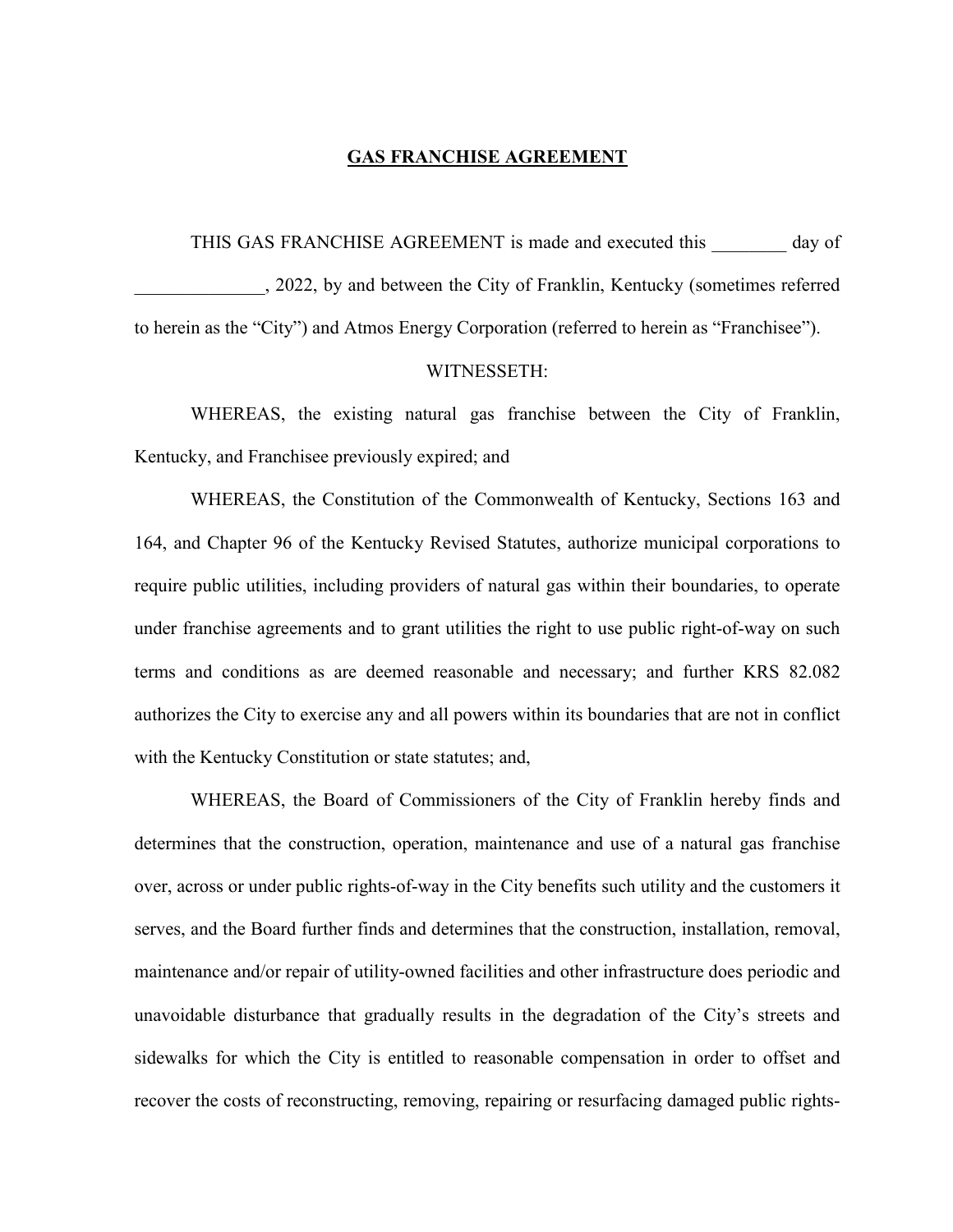of-way; and,

WHEREAS, in order to protect the health, safety and welfare of the citizens of the City, to protect and preserve the City's public right-of-way and infrastructure, and to provide for the orderly administration of the franchise contemplated herein, it is necessary and appropriate to require the Franchisee to conduct its business and operations in a lawful manner in compliance with the terms and conditions set forth hereinbelow; and,

WHEREAS, the City duly advertised, in accordance with all applicable law, a public notice of the sale of this franchise and solicited sealed bids therefore; and,

WHEREAS, the City has determined that Franchisee's bid was the highest and best bid and pursuant to City Ordinance No. 2022- is granting a franchise to Franchisee.

NOW, THEREFORE, FOR GOOD AND VALUABLE CONSIDERATION, THE RECEIPT AND SUFFICIENCY OF WHICH IS HEREBY ACKNOWLEDGED, THE PARTIES AGREE AS FOLLOWS:

#### **SECTION 1. DEFINITIONS.**

As used in this Agreement, the following words and phrases shall have the following meanings:

(A) "Franchise" shall mean the rights and privileges granted by the City to Franchisee under the terms and provisions of this Agreement.

(B) "Franchisee" shall mean Atmos Energy Corporation.

(C) "Public Right-of-Way" shall mean the surface, the airspace above the surface and area below the surface of any street, highway, alley, avenue, boulevard, sidewalk, pedestrian/bicycle lane or trail, driveway, bridge, utility easement or any other public ways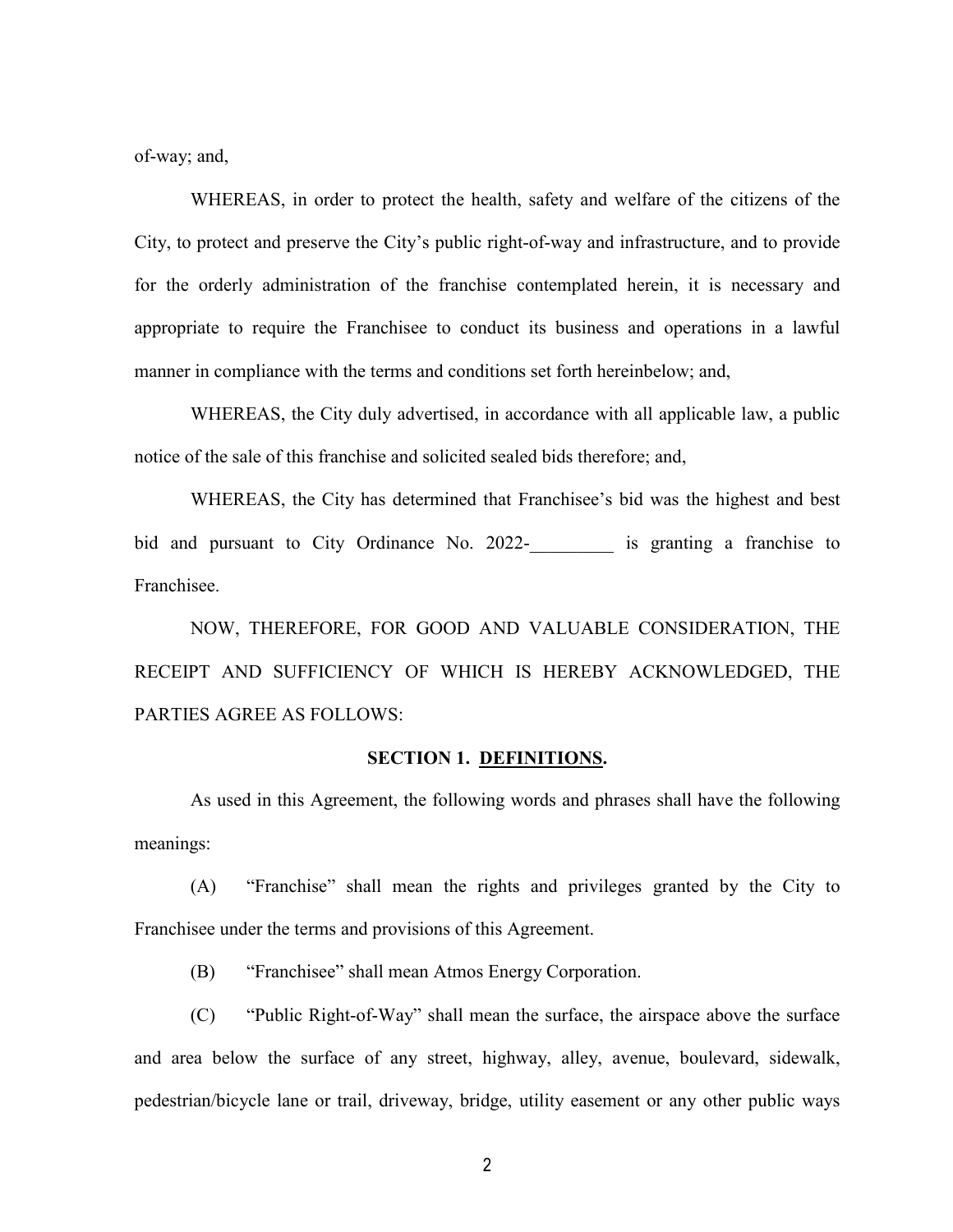owned, dedicated by plat, occupied or used by the public for vehicular or pedestrian transportation or access.

(D) "Revenues" refer to and are those amounts of money which the Grantee receives from its customers within the Grantor's geographical limits or boundaries for the retail sale of gas under rates, temporary or permanent, authorized by the Kentucky Public Service Commission and represents amounts billed under such rates as adjusted for refunds, the net write-off of uncollectible accounts, corrections or other regulatory adjustments. "Revenues" do not include miscellaneous service charges, including but not limited to turn ons, meter sets, nonsufficient funds, late fees and interest, which are related to but are not a part of the actual retail sale of gas.

(E) "Gas Distribution System" shall mean the system of works, pipes, pipelines, facilities, fixtures, apparatus, lines, machinery, equipment, structures, appliances, appurtenances or other infrastructure reasonably necessary for the storage, transportation, distribution or sale of natural, artificial or mixed gas to residential and commercial customers and the public generally, within the corporate boundaries of the City.

(F) "Force Majeure" shall mean any and all causes beyond the control and without the fault or negligence of Franchisee. Such causes shall include, but not be limited to, acts of God, acts of the public enemy, insurrections, terrorism, riots, labor disputes, boycotts, labor and material shortages, fires, explosions, flood, breakdowns of or damage to equipment of facilities, interruptions to transportation, embargoes, acts of military authorities, or other causes of a similar nature whether or not foreseen or foreseeable which wholly or partly prevent Franchisee from performing one or more of its obligations hereunder.

#### **SECTION 2. CREATION OF FRANCHISE.**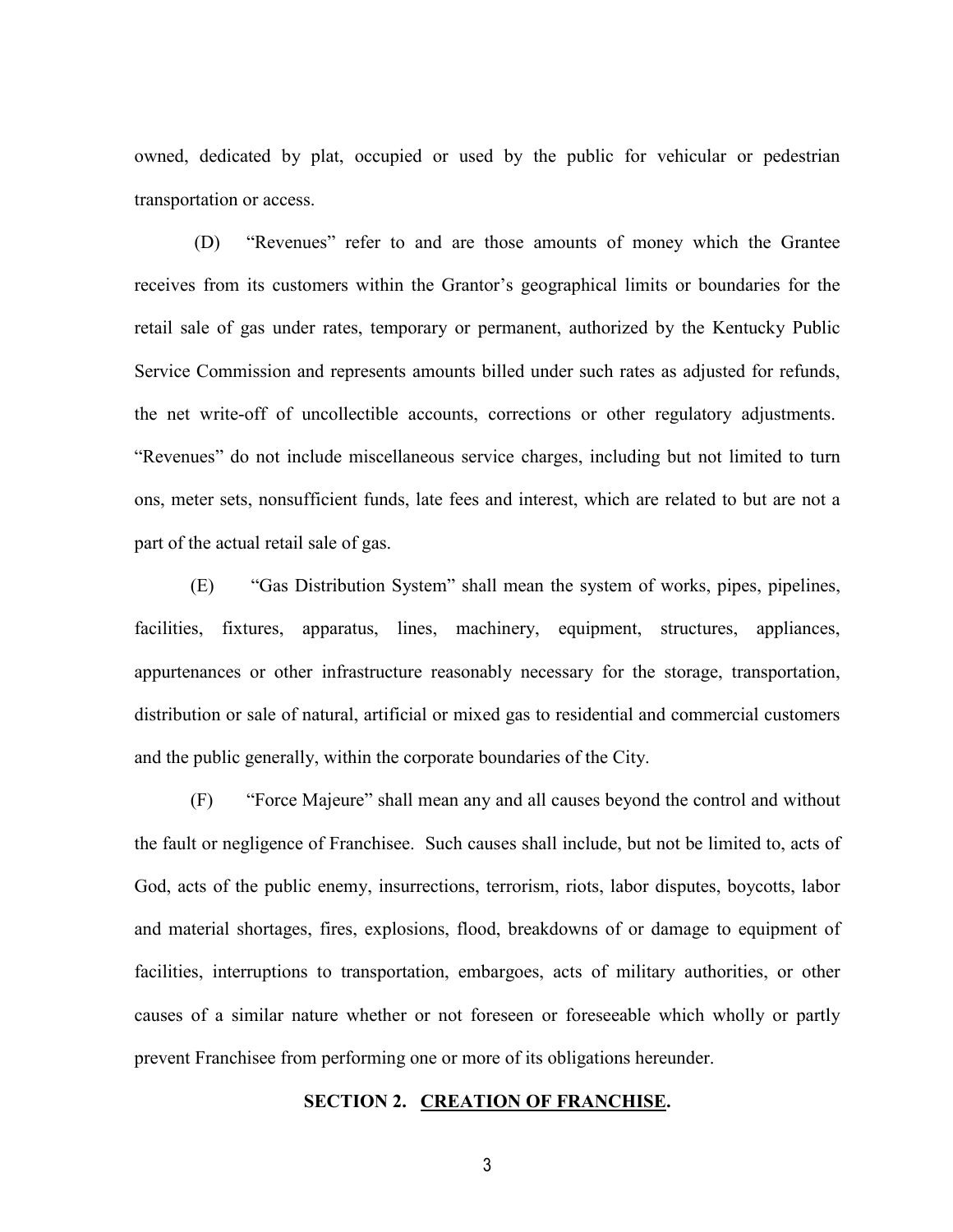(A) There is hereby created and granted unto Franchisee a non-exclusive franchise to enter upon, acquire, construct, operate, maintain and repair in the public right-of-way of the City, a gas distribution system within the corporate boundaries of the City, subject to the provisions of this Agreement. The franchise granted hereunder shall be extended to territories that are annexed within the City upon the same terms and conditions herein, subject to the approval of the state regulatory authorities, if any such approval is required.

(B) The Franchise granted to Franchisee by the City shall not be exclusive and the City reserves the right to grant a similar Franchise to any other person or entity at any time. In the event the City shall grant to another person or entity during the term hereof a Franchise for a gas distribution system within the corporate boundaries of the City similar to the one herein granted to Franchisee, it is agreed that the terms of any such Franchise Agreement shall be no more favorable to such new additional Franchisee than those terms contained in this Agreement. Additionally, it is agreed that any such new/additional Franchisee shall have no right to use any portion of the gas distribution system of this Franchisee without this Franchisee's written consent.

#### **SECTION 3. TERM OF FRANCHISE.**

The franchise created herein shall be for a term of twenty (20) years from the date of this Agreement.

#### **SECTION 4. FRANCHISEE'S RIGHTS IN AND TO PUBLIC RIGHT-OF-WAY.**

The Franchisee shall have the right and privilege of constructing, erecting, laying, operating, maintaining, replacing, removing and/or repairing a gas distribution system through, along, across and under the public right-of-way within the corporate boundaries of the City as it now exists or may hereafter be constructed or extended, subject to the inherent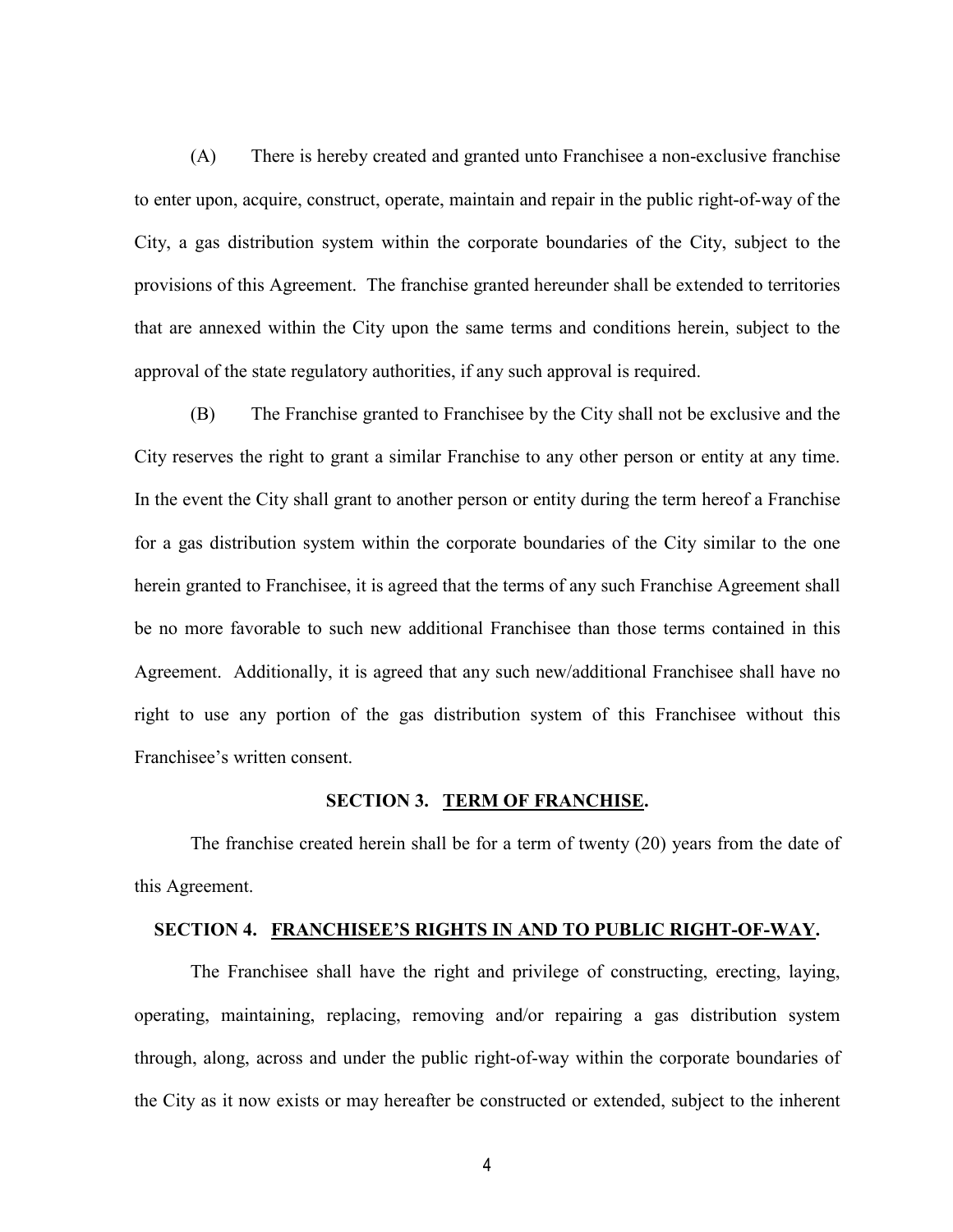police powers conferred upon or reserved unto the City and the provisions of this Agreement.

### **SECTION 5. OPERATION OF FRANCHISE SYSTEM; EXCAVATION OF PUBLIC RIGHT-OF-WAY.**

(A) The gas distribution system of the Franchisee will, at all times, be installed, operated and maintained in good working condition as will enable the Franchisee to furnish adequate and continuous service to all of its residential, commercial and industrial customers. The distribution system shall be designed, installed, constructed and replaced in locations and at depths which comply with all applicable federal and state laws and regulations regarding minimum safety standards for design, construction, maintenance and operation of gas distribution systems.

(B) The Franchisee shall have the right to disturb, break, and excavate in the public right-of-way of the City as may be reasonable and necessary to provide the service authorized by this Franchise, subject to the provisions of this Agreement and the provisions of the applicable City Code of Ordinances.

 $(C)$  Subject to the provisions contained in  $5(E)$  herein, Franchisee agrees to give prior notification to the City's Department of Public Works of any construction work by Franchisee on or in any public right-of-way (including streets, sidewalks, curbs, gutters, drainage facilities or other street installations) that will necessarily involve the cutting of any blacktop or concrete on a public right-or-way, or any other excavation in a public right-orway that is reasonably expected to interrupt the flow of traffic on the public right-or-way. In the event a street, sidewalk, curb or gutter is to be cut, the Franchisee agrees to obtain the applicable permit from the City, if deemed necessary by City.

Nothing in the above provisions is intended to require Franchise to give a notification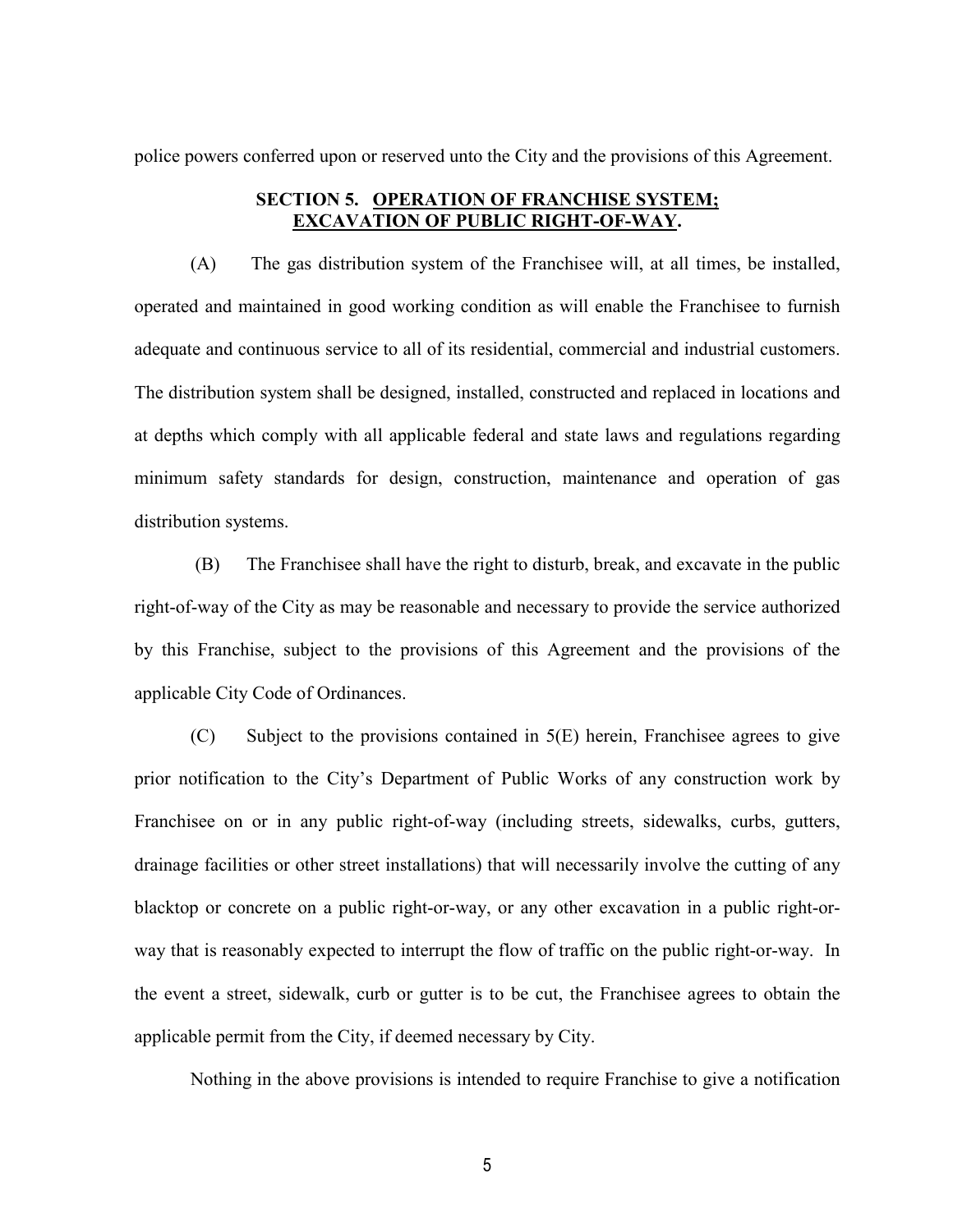for any routine maintenance or repair work not involving the cutting of a public street, sidewalk, curb or gutter, or not involving an interruption of traffic flow on a City street. Nothing in the above is intended to impose on Franchisee any obligation to give notification or obtain a City permit for work on customers' service lines. However, Franchisee shall be required to give advance notification to the Department of Public Works of the installation of a new main within the City limits and provide a copy of the plans for the new main.

(D) To the extent reasonably practical, Franchisee agrees to notify the City and to schedule and coordinate installation, construction, maintenance, replacement or repairs of its gas distribution system with proposed improvements to the City's rights-of-way that have been designated (and which Franchisee has been specifically advised of) for improvement, resurfacing or repair prior to the commencement thereof. In the event Franchisee develops a written program or guidelines for the replacement or repair of its gas distribution system located in the City's rights-of-way, Franchisee shall provide a copy of that written program or those guidelines to the City's Public Works Department. Any replacement or repair program shall, to the extent reasonably practical, be developed to coincide with the City's pavement program.

(E) When a situation arises that requires immediate attention, Franchisee is authorized to disturb or cut the City's rights-of-way without first obtaining the required permit provided that notification is provided and the appropriate permit obtained as soon thereafter as is reasonably practicable under the circumstances. Any restoration of disturbed or excavated City right-of-way shall be completed in accordance with this Agreement and the applicable City ordinances.

(F) The Franchisee agrees to provide the City and other emergency response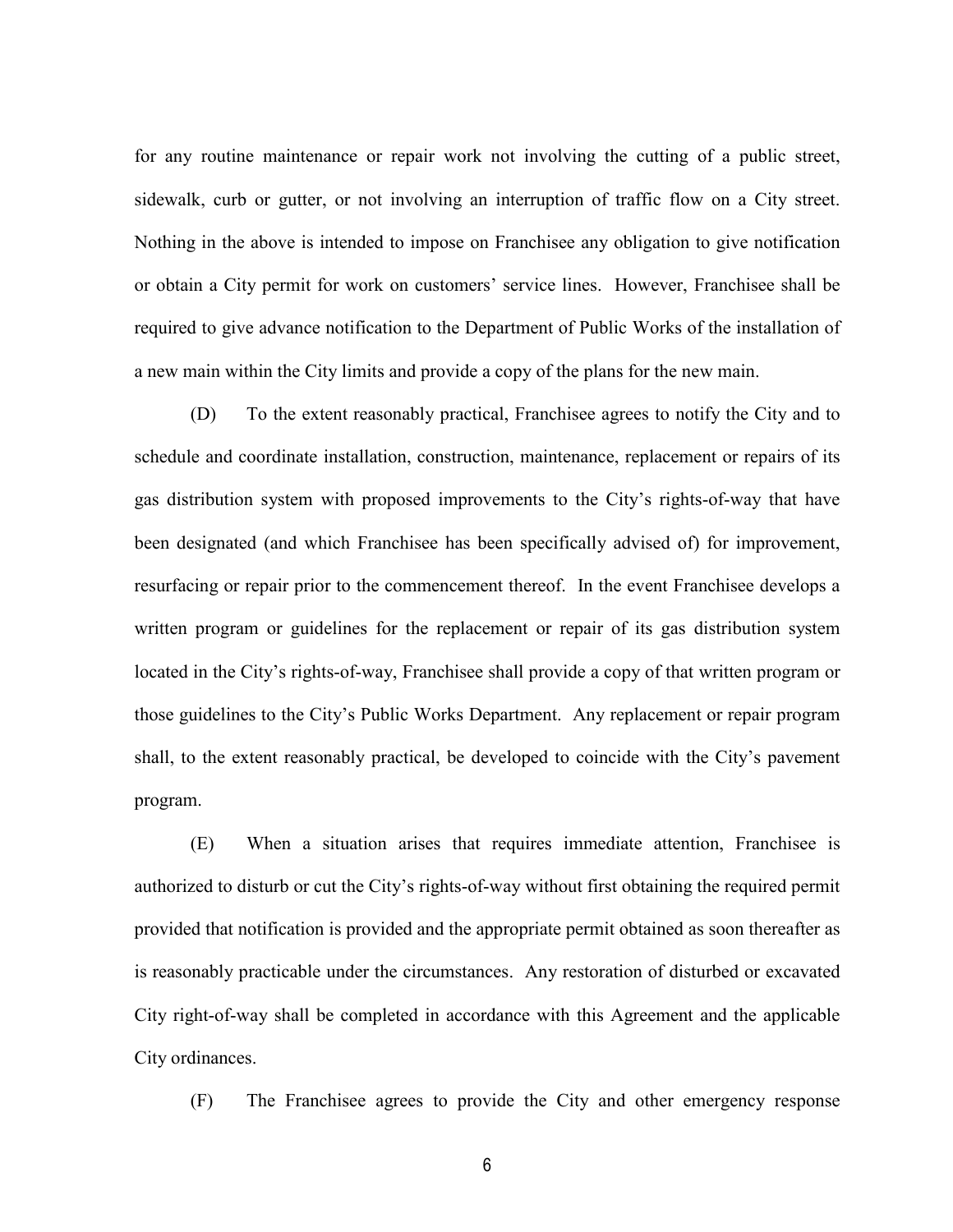officials on an annual basis the names, addresses and phone numbers of emergency 24-hour on-call personnel. After being notified of an emergency by the City, the Franchisee shall cooperate with the City and make every effort to respond as quickly as possible with actions to minimize damage and to protect the health and safety of the public and property.

(G) The Franchisee further agrees to cooperate in a reasonable time period with appropriate City housing and code enforcement officials in terminating service to blighted, abandoned, and/or dilapidated structures that have been determined by the City to be a danger to the public and/or structures determined by the City to be in need of demolition. Franchisee agrees to provide the City with a contact name and phone number to assist in the termination of such service.

### **SECTION 6. DEGRADATION/RESTORATION OF PUBLIC RIGHT-OF-WAY.**

(A) In the event Franchisee enters upon any public right-of-way for the purposes of constructing, erecting, installing, operating, maintaining, repairing and/or removing any part of its gas distribution system, it shall promptly and diligently prosecute the work to completion at its sole expense and shall repave, cover and restore all trenches and exposed areas as quickly as circumstances permit, and shall leave all public rights-of-way in as good a condition as existed when Franchisee entered upon them. Franchisee agrees to perform such restoration work in compliance with all applicable City standards. Any repairs to public rightof-way necessitated by reason of Franchisee's initial failure to comply with City standards shall be performed by Franchisee, at its expense, no later than twelve (12) months following the date Franchisee completed the particular restoration work. Further, any restoration work performed by Franchisee shall be required to be approved and accepted by the Street Superintendent and/or City Manager. However, notwithstanding any of the foregoing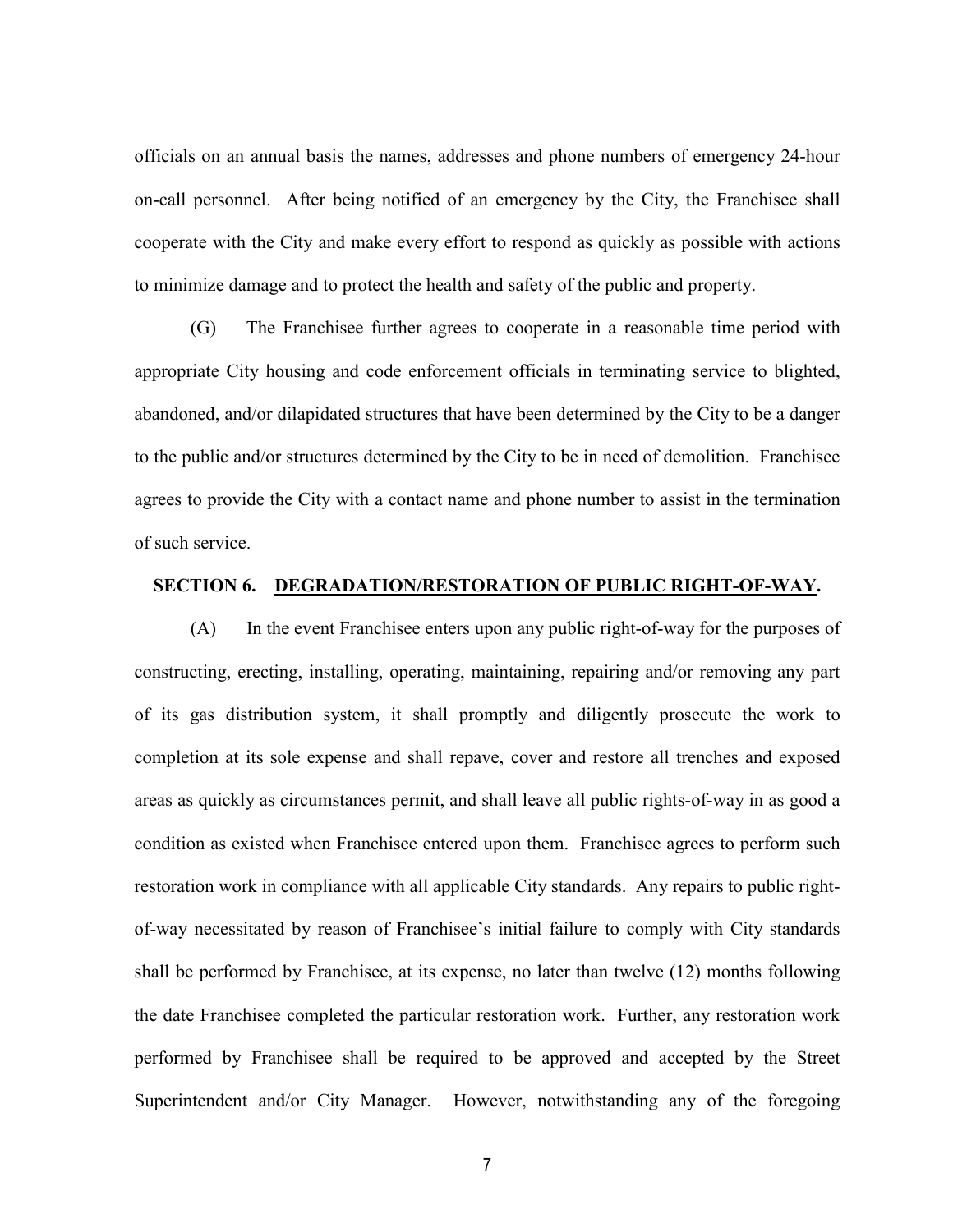requirements, Franchisee shall upon the request of the City and at its sole expense, repave all street pavement located within an entire street block if Franchisee, its employees, contractors or agents undertook an authorized excavation of street right-of-way that has been paved or repaved within six (6) months of the excavation where Franchisee knew or should have known that it would need to excavate the new pavement within six (6) months of the City notifying Franchisee of the streets that will be paved or repaved. The above provisions shall not apply to the extent the excavation was necessitated by an act of the City or by an act of God or by an act of a third party with whom Franchisee is not in privity of contract or over whom Franchisee has no control or, in order to fix or repair a potentially or actual dangerous condition or to accommodate a request for service by a new customer. In the event Franchisee is required to repave an entire street block of pavement or right-of-way and the work by the Franchisee is determined to be in compliance with the applicable City requirements, the City shall assume responsibility for the maintenance of the improved rightof-way. All restorations or repairs of public right-of-way shall be performed in compliance with applicable City requirements and may be subject to inspection by the city at any time. In the event Franchisee fails, refuses or neglects to comply with these provisions, the City shall have the right, after providing Franchisee notice and an opportunity to comply with the applicable City provisions, to repair or restore the affected public right-of-way and the costs and expenses incurred by the City shall be paid to the City by the Franchisee within ten (10) days from the date on which an itemized bill to submitted to the Franchisee.

(B) In the construction, installation, maintenance, repair or removal of any of its gas distribution system, or any part thereof, Franchisee shall exercise due regard for the rights of the City, pedestrians and motorists and shall not unreasonably or unnecessarily interfere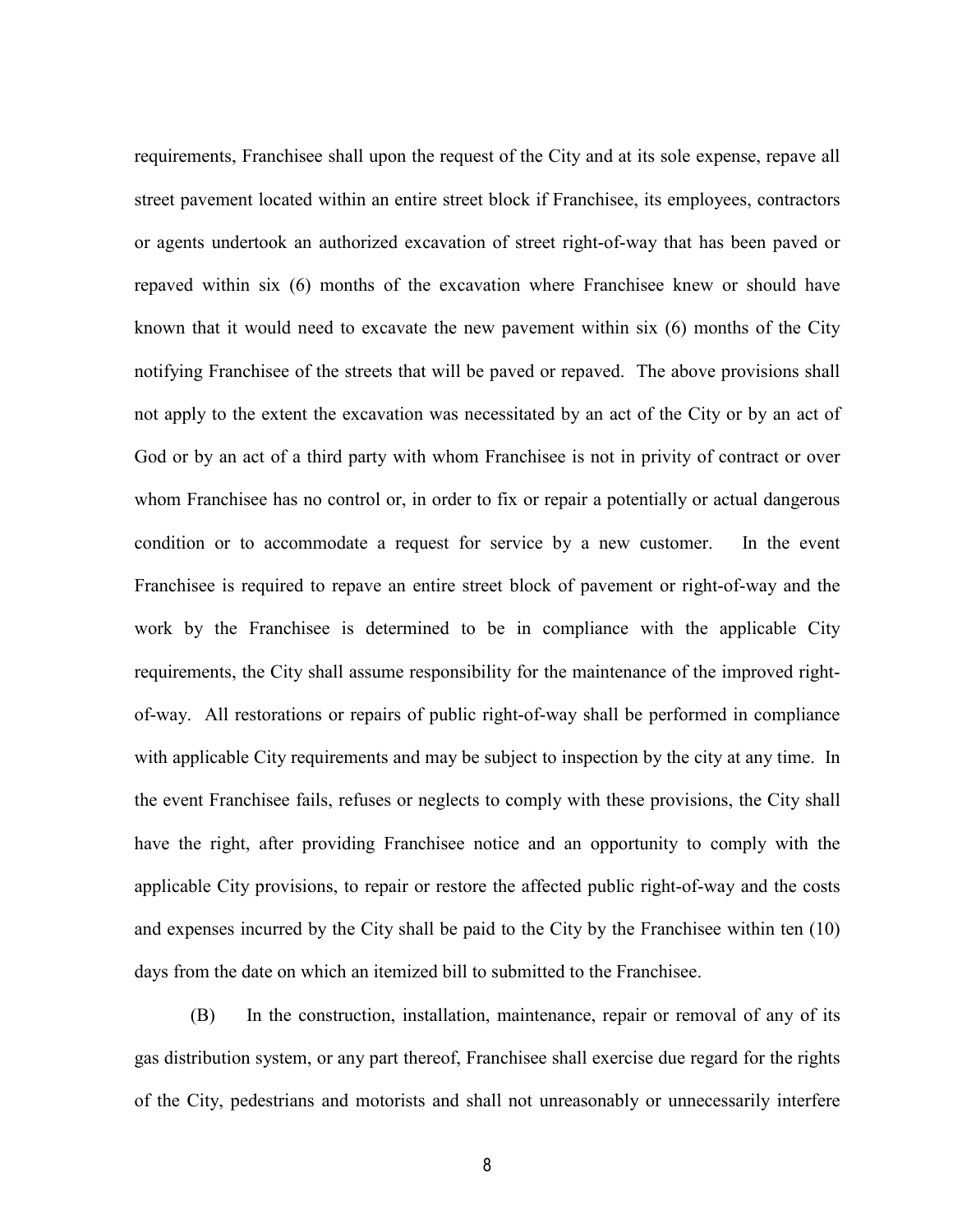with or injure City property or the private property of others. Franchisee shall comply with all applicable laws with respect to signalization, placement of lights, danger signals or warning signs. All work performed by Franchisee shall be done in a workmanlike manner and shall not unnecessarily interfere with the public use of the City's right-of-way or property.

( C) Franchisee shall, upon request by the City, remove, move, modify, relocate, reconstruct or adjust any of its gas distribution system located within public right-of-way, at its own expense, if the City, in its sole discretion, constructs, reconstructs, widens, alters, excavates, repairs, changes or improves any public right-of-way as part of any public improvement project and such work requested by the City shall be accomplished by Franchisee within thirty (30) days after notice by the City; provided, however, if the work requested of Franchisee cannot be reasonably completed with that time period, Franchisee shall have such additional time to complete its work as may mutually be agreed upon between Franchisee and the City.

(D) If the City requires the Franchisee to adapt or conform its gas distribution system or to in any way construct, reconstruct, remove, alter, relocate, adjust or change its system to enable any other person, firm, corporation or entity, whether public or private, other than the City, to utilize public right-of-way, Franchisee shall be reimbursed for all costs incurred by the Franchisee from the person, firm, Franchisee, corporation or entity requesting or required by the City to perform such change, construction, removal, repair, maintenance, alteration or relocation.

## **SECTION 7. COMPENSATION FOR USE OF PUBLIC RIGHT-OF-WAY AND CONSIDERATION FOR FRANCHISE.**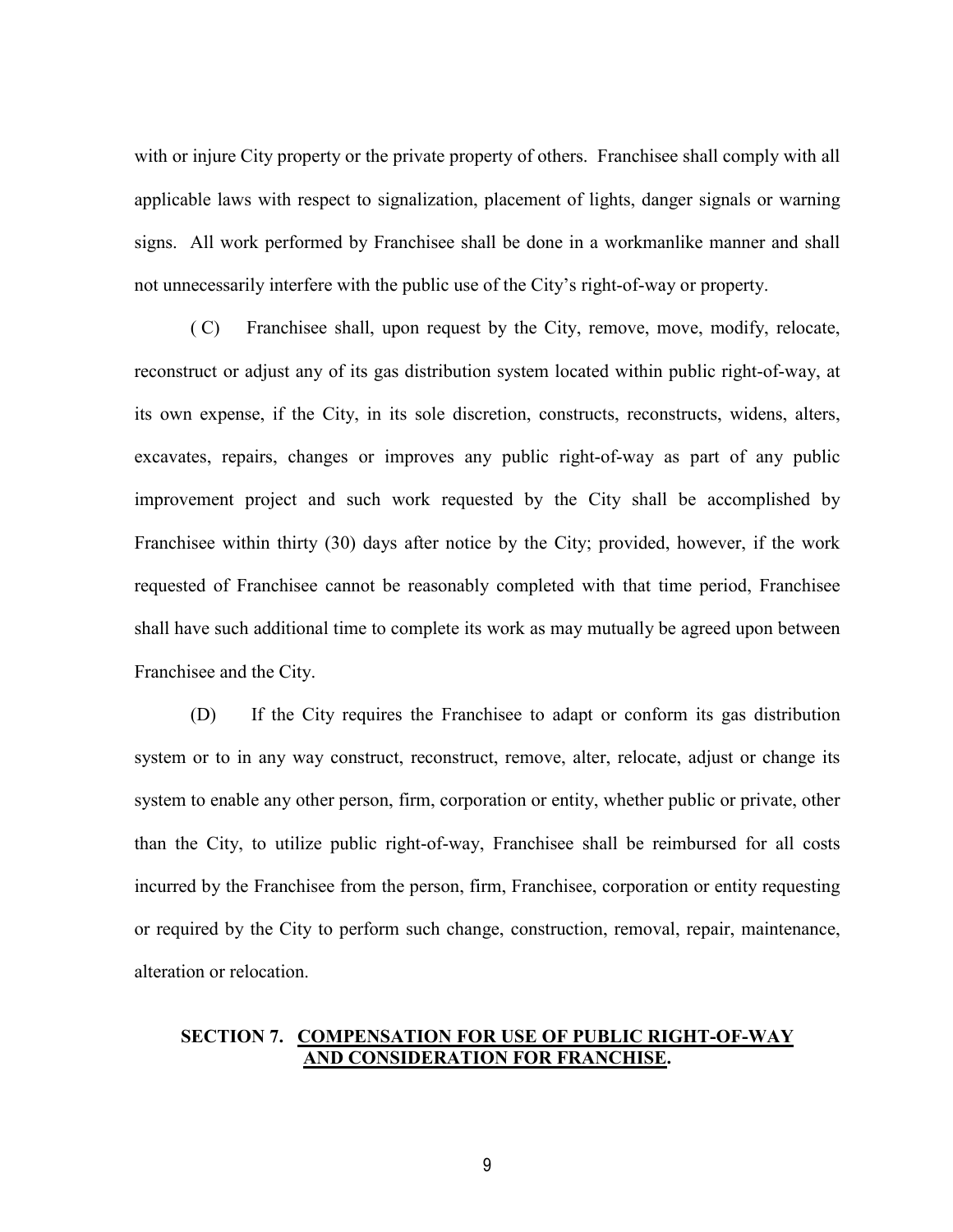(A) In consideration for the granting and exercise of the rights and privileges created under this Franchise, and in further consideration of the grant to the Franchisee of the right to make use of public right-of-way and other property of the City, Franchisee shall pay to the City during the life of this Franchise, a sum equal to one percent (1%) of its Revenues as defined above. The Franchisee fee prescribed herein shall be paid to the City quarterly on or before the 30th day after the end of each calendar quarter after the effective date of the Franchise, and the Franchisee shall furnish to the City quarterly a certified copy of Franchisee's revenues received during the previous quarter.

(B) Franchisee may add a line-item surcharge to the monthly bills of each of its customers located within the City, which surcharge may be designated as a franchise fee, in an amount that is sufficient to recover the portion of the franchise fee paid by the Franchisee to the City in the manner authorized by the Kentucky Public Service Commission. Any fee not paid when due shall bear interest at the rate of one and one-half percent (1.5%) per month from the date due. The acceptance of any payment shall not be construed as an accord that the amount paid is the correct amount; nor shall such acceptance of payment be construed as a release of any claim the City may have for additional sums payable by Franchisee, nor a release of any other obligation of the Franchisee. All amounts paid shall be subject to audit and recomputation by the City.

(C) The franchise fee provided herein, together with any charges of the City for water, sewage and garbage services provided by the City to Franchisee, and any occupational license fees or property tax payable to the City by the Franchisee, shall constitute the only amounts for which Franchisee shall be obligated to pay to the City and shall be in lieu of any and all other costs, levies, assessments, fees or other amounts, of any kind whatsoever, that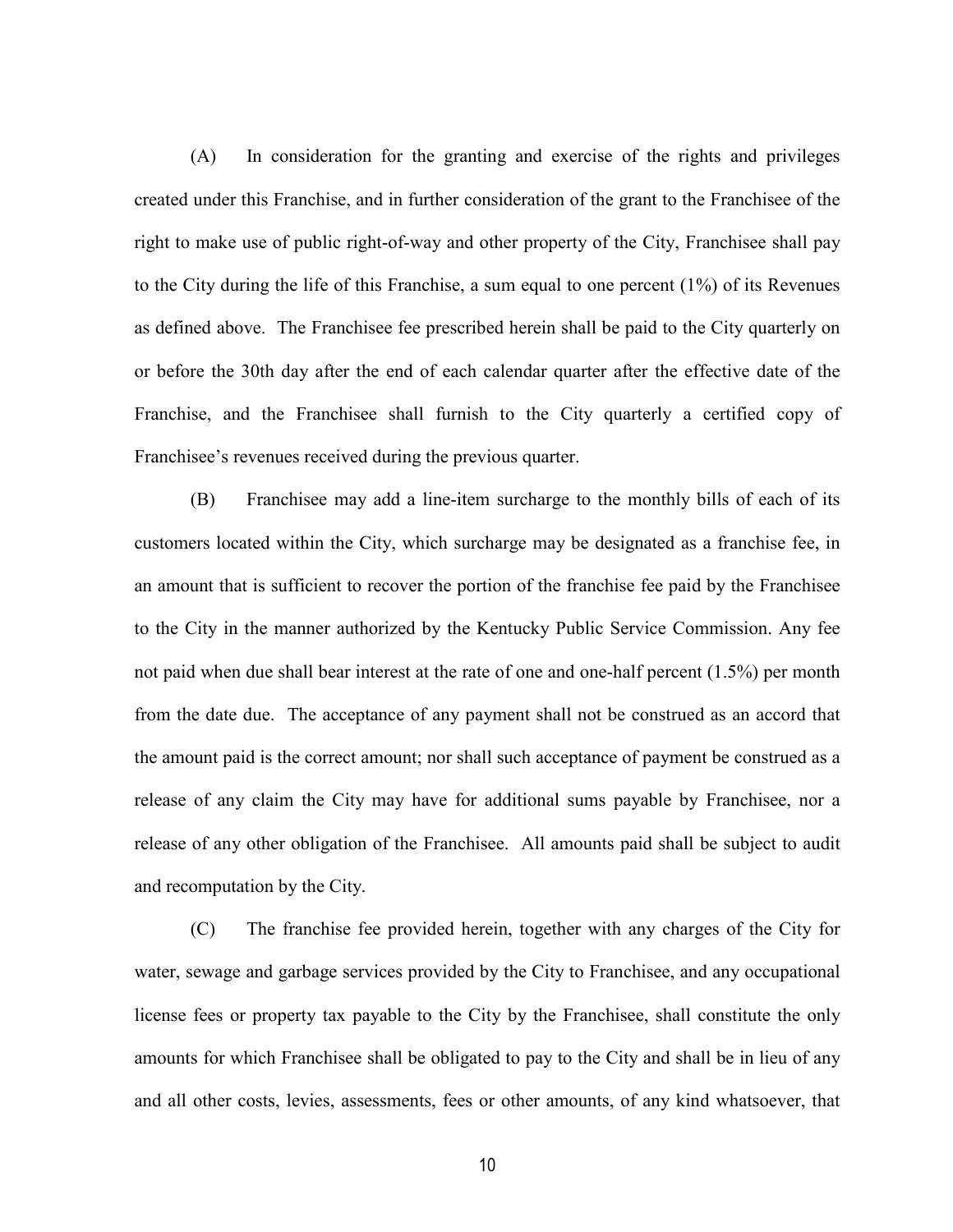the City, currently or in the future, may charge Franchisee or assess against Franchisee's property.

#### **SECTION 8. SERVICE TO NEW AREAS.**

If during the term of this Franchise the boundaries of the City are expanded, the City will promptly notify Franchisee in writing of any geographic areas annexed by the City during the term hereof ("Annexation Notice"). Any such Annexation Notice shall be sent to Franchisee, and shall contain the effective date of the annexation, maps showing the annexed area and such other information as Franchisee may reasonably require in ascertaining whether there exist any customers of Franchisee receiving natural gas service in said annexed area. To the extent there are such customers therein, then the revenue of Franchisee derived from the retail sale of natural gas to such customers shall become subject to the franchise fee provisions hereof effective on the first day of Franchisee's billing cycle immediately following Franchisee's receipt of the Annexation Notice. The failure by the City to advise Franchisee in writing through proper Annexation Notice of any geographic areas which are annexed by the City shall relieve the Franchisee from any obligation to remit any franchise fees to City based upon revenues derived by Franchisee from an obligation to remit any franchise fees to City based upon revenues derived by Franchisee from the retail sale of natural gas to customers within the annexed area prior to City delivering an Annexation Notice to Franchisee in accordance with the terms hereof.

#### **SECTION 9. ADDITIONAL REQUIREMENTS; INSURANCE AND INDEMNIFICATION.**

(A) Insurance. During the term of this Agreement, Franchisee shall, at its own cost and expense, maintain Comprehensive General Liability Insurance. A certificate of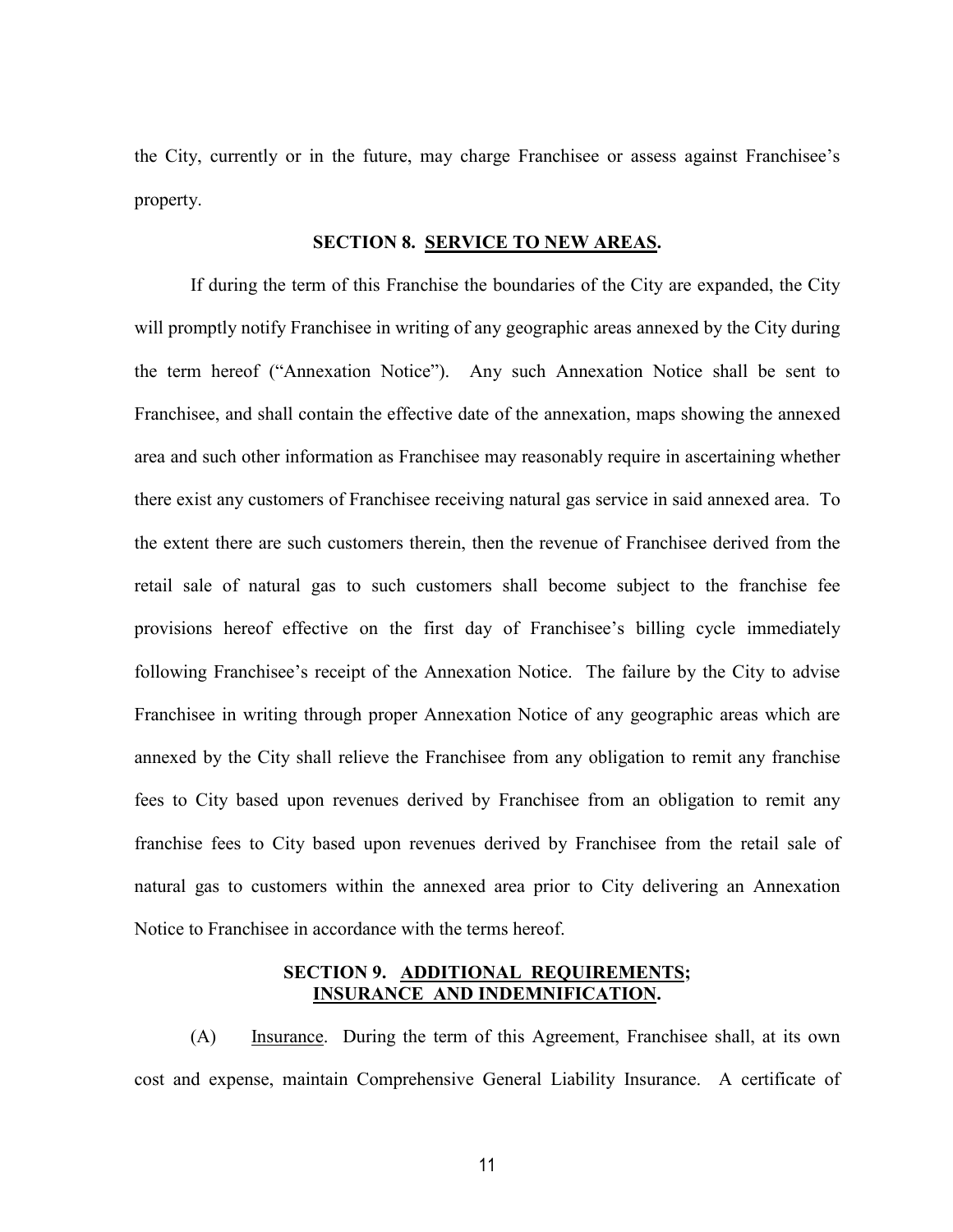insurance, evidencing said coverage, shall be provided to the City prior to commencement of the performance of this Agreement. Such policies or policies shall be in the minimum amount of Two Million Dollars (\$2,000,000.00) for bodily injury or death to one person; Two Million Dollars (\$2,000,000.00) for bodily injury or death of any two or more persons resulting from one occurrence; Two Million Dollars (\$2,000,000.00) for property damage resulting from one accident; Two Million Dollars (\$2,000,000.00) for excess commercial liability; and Two Million Dollars (\$2,000,000.00) for workers' compensation employer liability. Franchisee shall provide any additional workers' compensation coverage in accordance with applicable law.

(B) Indemnification. Franchisee shall at all times indemnify and hold harmless the City from and against any and all lawful claims for injury to any person or property by reason of Franchisee's or its employees' failure to exercise reasonable care in installing, maintaining and operating Franchisee's natural gas system within the City. Provided, none of the provisions of this paragraph shall be applicable to the extent the City, its officials, officers, employees, contractors, or agents, were negligent and such negligence was the sole or contributing factor in bringing about the damages sued upon and/or being sought. In that event, any judgment and all of the costs of defense, including attorney fees, provided for above shall be apportioned between the City and the Franchisee based upon the percentage of fault assigned to each by a court of competent jurisdiction.

#### **SECTION 10. TRANSFER OR ASSIGNMENT OF FRANCHISE.**

Franchisee may transfer or assign the Franchise created by this Agreement to any other person, proprietorship, partnership, firm or corporation without the consent of the City upon approval of the Kentucky Public Service Commission. The Franchisee agrees to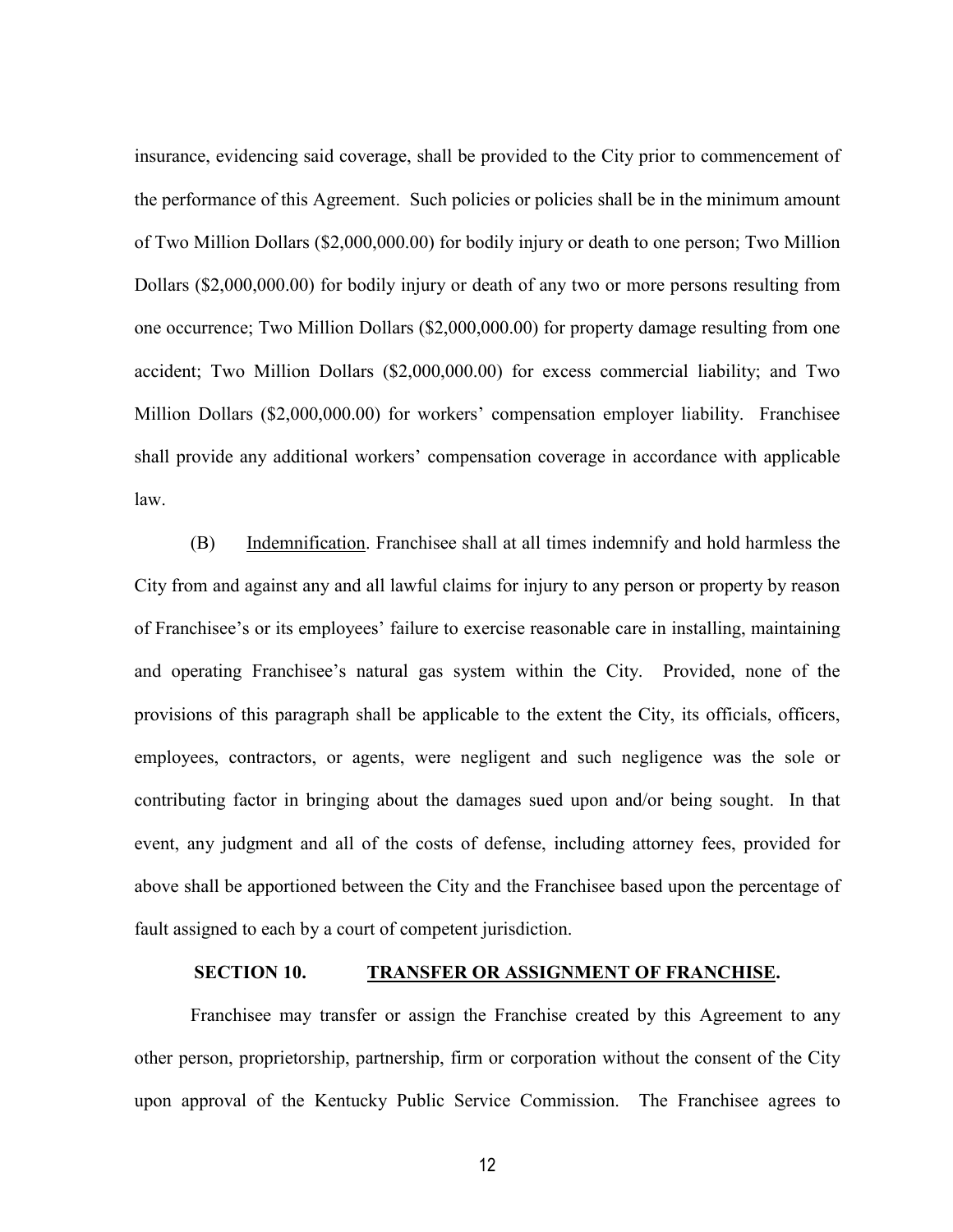provide the City with appropriate advance notice of such a proposed transfer.

### **SECTION 11. CITY'S RIGHT OF INSPECTION AND ACCESS TO FACILITIES OF FRANCHISEE.**

The City, through its City Commission, City Manager, City Engineer, City Attorney, or such other assistants as it may employ or designate, at all times reasonable, shall have access to, and the right to inspect, Franchisee's gas distribution system under this Franchise and may inspect, examine or verify all or any of Franchisee's non-confidential (as determined from time to time by the Kentucky Public Service Commission) books and records that are necessary to confirm the accuracy of the amount of franchise fee being paid to the City.

### **SECTION 12. BREACH OF FRANCHISE; REMEDIES.**

In the event of a material breach by the City or Franchisee of any substantive provision of this agreement, the non-breaching party may terminate the Franchise and rights granted to breaching party hereunder; provided, however, that such termination shall not be effective unless and until the procedures described below have been followed:

(A) The non-breaching party must deliver to the breaching party, by certified or registered mail, a written notice signed by the non-breaching party's authorized representative. Such notice must (i) set forth each of the alleged acts or omissions of breaching party that the non-breaching party contends constitutes a material breach of any substantive provision hereof, and (ii) designate which of the terms and conditions hereof the non-breaching party contends the breaching party breached.

(B) The non-breaching party agrees to permit the breaching party the opportunity to correct all of the breaches hereof set forth in the written notice described in subsection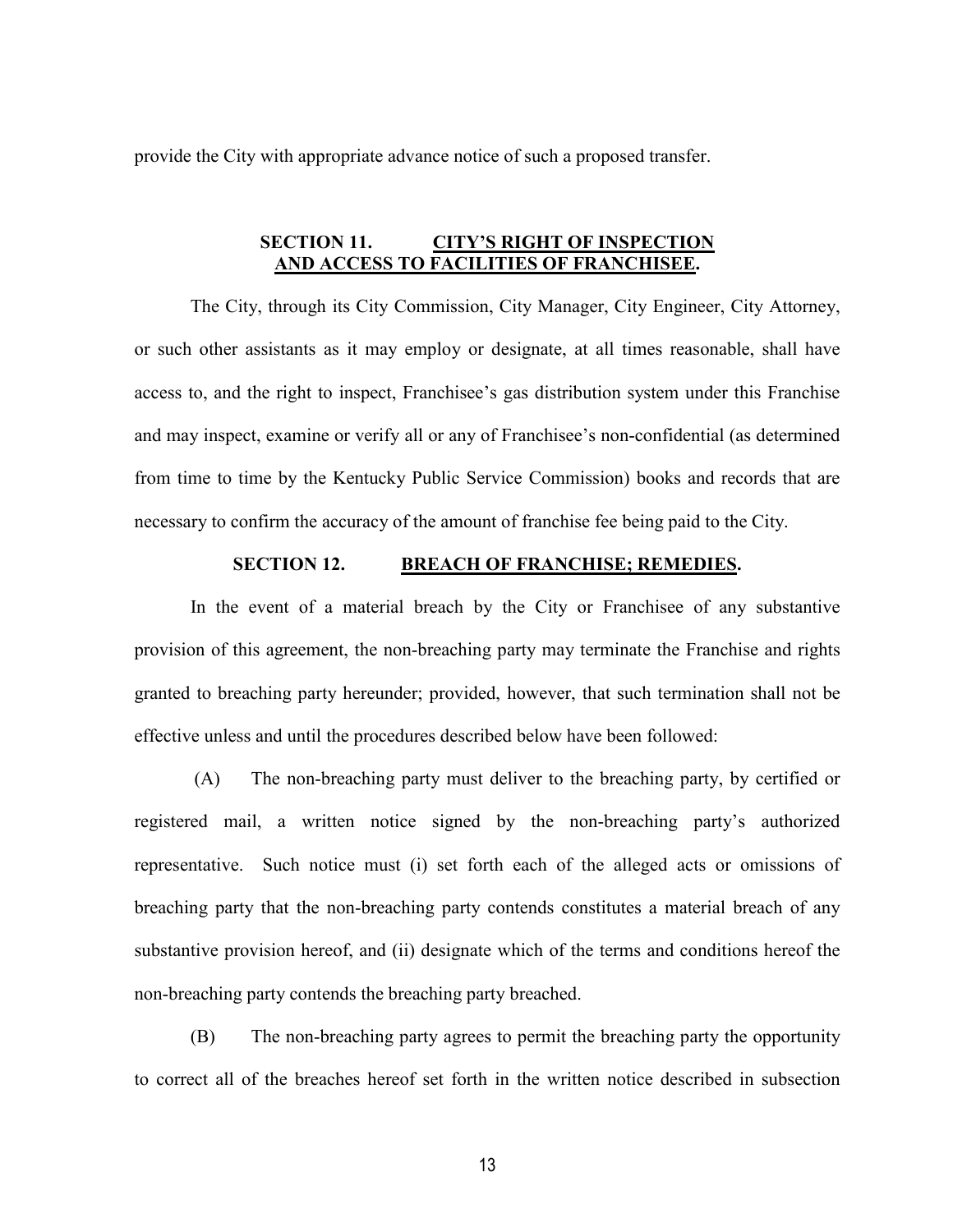12(A) above within thirty (30) days after the breaching party's receipt of such notice.

#### **SECTION 13. FORCE MAJEURE.**

Notwithstanding anything expressly or impliedly to the contrary contained herein, in the event Franchisee is prevented, wholly or partially, from complying with any obligation or undertaking contained herein by reason of any event of Force Majeure, then, while so prevented, compliance with such obligations or undertakings shall be suspended, and the time during which Franchisee is so prevented shall not be counted against it for any reason.

#### **SECTION 14. SEVERABILITY.**

If any section, subsection or provision of this ordinance or any part thereof is for any reason found unconstitutional or held to be in conflict with any applicable statute or rule of law, or is otherwise held to be unenforceable, the invalidity of any such section, subsection or provision shall not affect any or all other remaining sections and provisions of this ordinance, which shall remain in full force and effect.

#### **SECTION 15. EFFECTIVE DATE OF FRANCHISE.**

The Franchise created by this Agreement shall become effective on \_\_\_\_\_\_\_\_\_\_\_\_\_\_\_\_, 2022.

#### **SECTION 16: GENERAL PROVISIONS.**

(A) Franchisee shall, when reasonably practicable, install all pipelines underground at such depth and in such manner so as not to interfere with the existing pavement, curbs, gutters, underground wires or cables or water or sewer pipes owned or controlled by the City.

(B) Franchisee may remove all or any part of its Gas Distribution System upon the expiration or termination of the Franchise and rights granted hereby.

14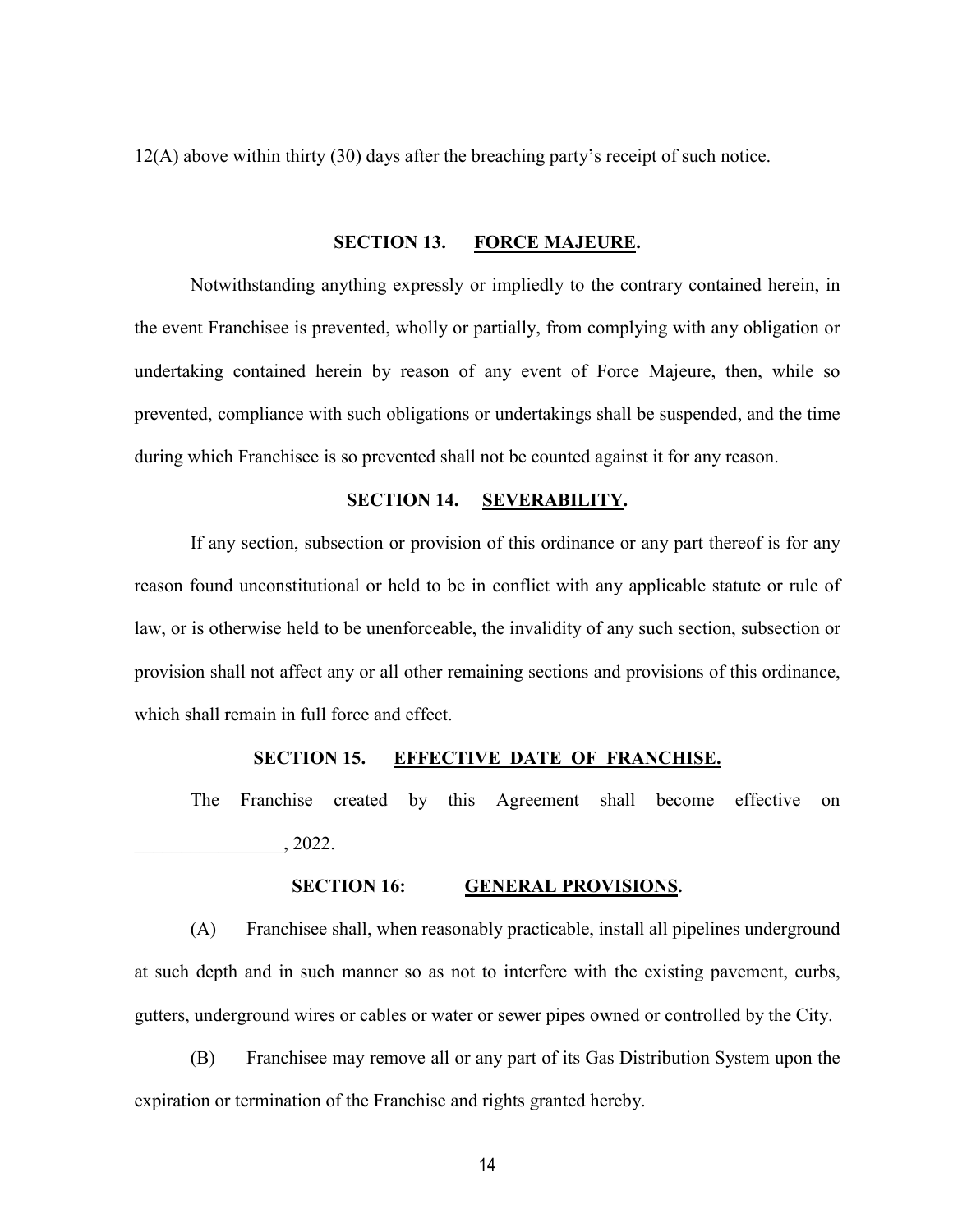(C) This Agreement shall extend to, be binding upon, and inure to the benefit of, the parties hereto, and their respective successors and assigns.

(D) In the event of a conflict between the provisions of any ordinances of the City and any of the terms and provisions of this Agreement, the terms of this Agreement shall prevail.

(E) The City, by granting of this Franchise, does not surrender or to any extent, lose, waive, imperil, or lessen the lawful powers and rights now or hereinafter vested in the City under the constitution and statutes of the Commonwealth of Kentucky and under the Charter of the City; provided, however, that no ordinance, law, regulation or rule adopted or enacted by the City shall in any way impair, alter, lessen, modify or restrict the rights of the Franchisee under and established by this Agreement including, but not limited to, the use of the Public Rights-of-Way in connection with Franchisee's acquisition, construction, ownership, installation, laying, operation, maintenance, repair or removal of the Gas Distribution System.

(F) All notices and other communications under this agreement shall be properly given only if made in writing and mailed by certified mail, return receipt requested, postage prepaid, or delivered by hand (including messenger or recognized delivery, courier or air express service), or by facsimile (accompanied by telephonic notice), or by email, to the party at the address set forth hereinbelow, or such other address as such party may designate by notice to the other party. Such notices and other communications shall be effective on the date of receipt (evidenced by the certified mail receipt) if mailed or on the date of such hand delivery or facsimile, if hand delivered, emailed, or faxed. If any such notice or other communication is not received or cannot be delivered due to a change in the address of the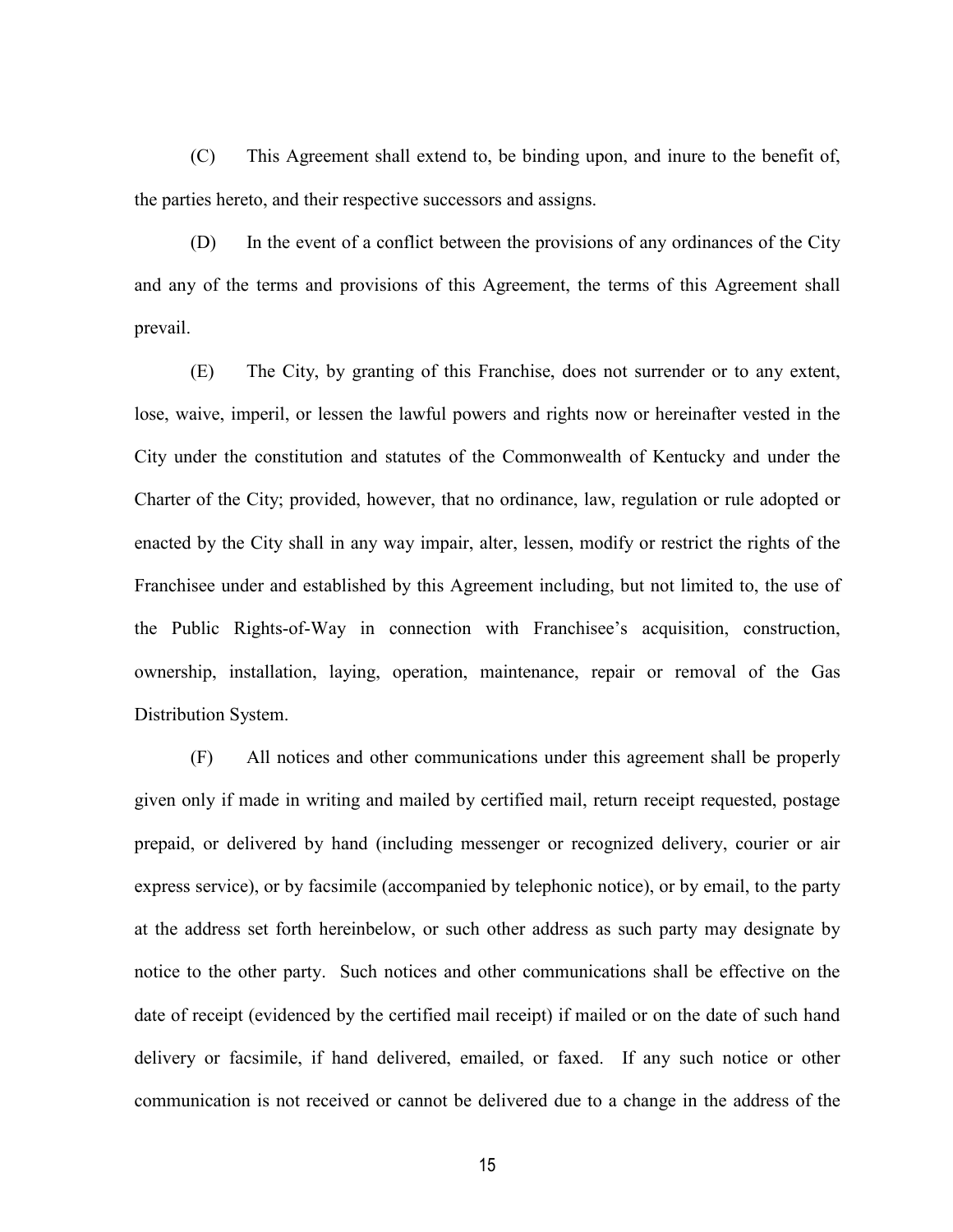receiving party of which notice was not previously given to the sending party, or due to a refusal to accept by the receiving party, such notice or other communication shall be effective on the date delivery was attempted. Any notice or other communication under this agreement may be given on behalf of a party by the attorney for such party.

(a) The address and contact person for Franchisee is:

\_\_\_\_\_\_\_\_\_\_\_\_\_\_\_\_\_\_\_\_\_\_\_\_\_\_\_\_\_\_\_\_\_\_\_\_\_\_\_

Fax No.

With copy to:

\_\_\_\_\_\_\_\_\_\_\_\_\_\_\_\_\_\_\_\_\_\_\_\_\_\_\_\_\_\_\_\_\_\_\_\_\_\_\_ Fax No. \_\_\_\_\_\_\_\_\_\_\_\_\_\_\_\_\_\_\_\_\_\_\_\_\_\_\_\_\_\_\_\_

\_\_\_\_\_\_\_\_\_\_\_\_\_\_\_\_\_\_\_\_\_\_\_\_\_\_\_\_\_\_\_\_\_\_\_\_\_\_\_

(b) The address and contact person for City is:

City of Franklin, Kentucky ATTN: City Manager and City Attorney P. O. Box 2805, 117 West Cedar Street Franklin, Kentucky 42135 Fax No. (270) 586-9419

IN TESTIMONY WHEREOF, witness the signatures of the parties on this the day and date first above written.

CITY OF FRANKLIN, KENTUCKY

By: \_\_\_\_\_\_\_\_\_\_\_\_\_\_\_\_\_\_\_\_\_\_\_\_\_\_\_\_\_\_\_\_\_\_\_\_

Larry Dixon, Mayor

ATTEST:

Cathy Dillard, City Clerk

\_\_\_\_\_\_\_\_\_\_\_\_\_\_\_\_\_\_\_\_\_\_\_\_\_\_\_\_